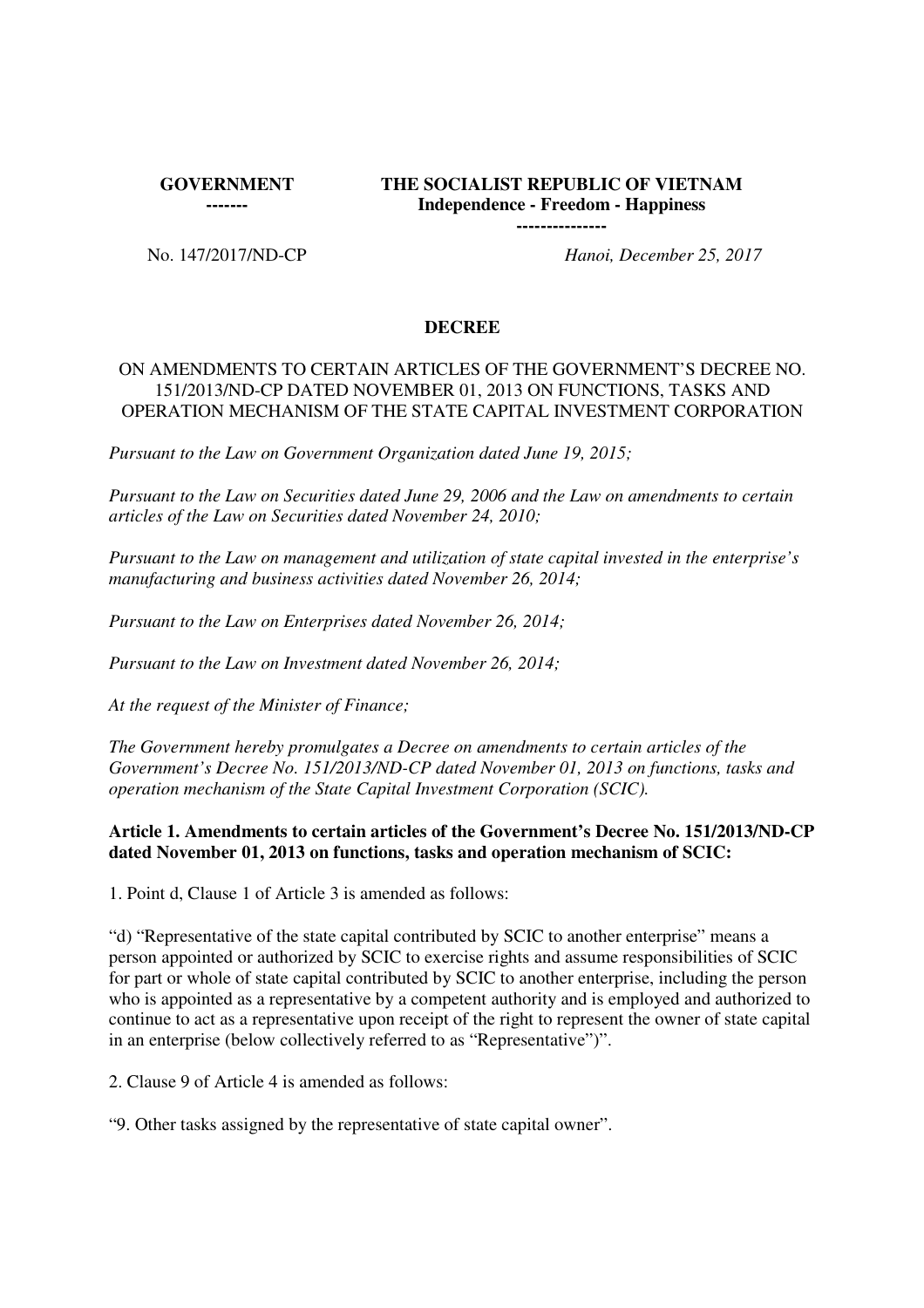3. Article 5 is amended as follows:

## **"Article 5. Organizational structure of SCIC**

The organizational structure of SCIC shall be compliant with its charter and regulations of law".

4. Article 6 is amended as follows:

## **"Article 6. Rights and obligations of SCIC**

Rights and obligations of SCIC shall be compliant with its charter".

5. Clauses 1, 2 and 3 of Article 7 are amended as follows:

"1. SCIC shall receive the right to represent the state capital in the following types of enterprises (excluding agriculture and forestry companies after the reorganization method approved by the Prime Minister is adopted); enterprises mainly producing and providing public-utility products and services according to the list of public-utility products and services in accordance with regulations of law; enterprises directly serving national defense and security; state-owned lottery enterprises and some of other enterprises decided by the Prime Minister):

a) Single-member state-owned limited liability companies converted from independent or newly established state-owned companies affiliated to Ministries, ministerial agencies or People's Committees of provinces;

b) Multi-member limited liability companies converted from wholly state-owned independent or newly established companies affiliated to Ministries, ministerial agencies or People's Committees of provinces;

c) Joint-ventures with state-contributed capital represented by Ministries, ministerial agencies or People's Committees of provinces;

d) Joint-stock companies converted from wholly state-owned independent or newly established companies affiliated to Ministries, ministerial agencies or People's Committees of provinces;

dd) Regarding economic groups, corporations and other cases, the right to represent the state capital owner shall be transferred to SCIC according to the Prime Minister's Decision or instructional documents.

2. SCIC shall record the value of state-contributed capital in the transferees according to the value of capital determined in the record on transfer of the right to represent the state capital owner between the parties or adjusted record on transfer of the right to represent the state capital owner (if any).

3. Ministries, ministerial agencies and People's Committees of provinces shall transfer the right to represent the state capital owner in enterprises to SCIC within the following time limits: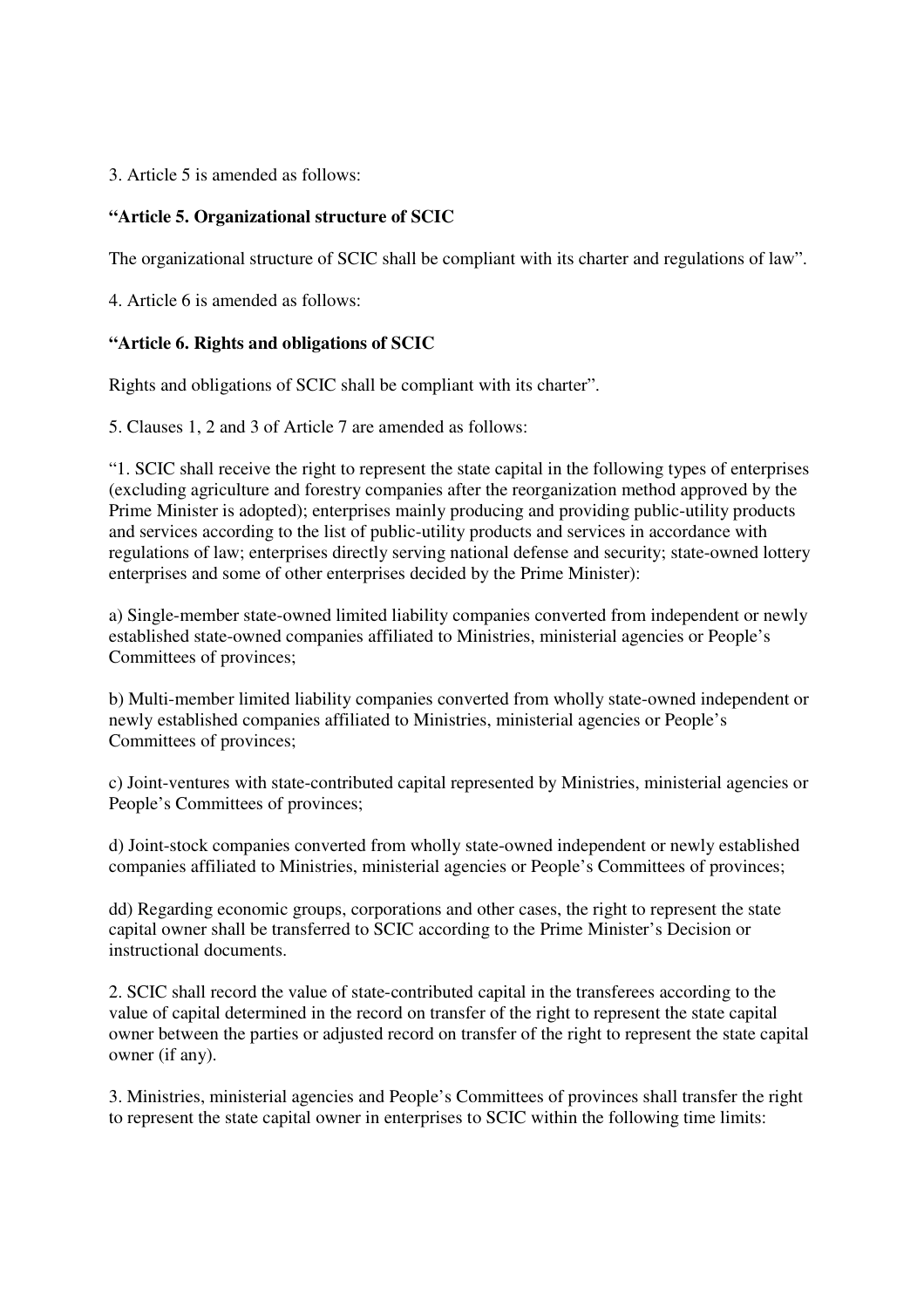a) Regarding the enterprises specified in Point dd, Clause 1 of this Article and joint-stock companies converted from wholly state-owned independent companies:

- Enterprises specified in Point dd, Clause 1 of this Article shall transfer within the time limit specified in the Prime Minister's Decision and documents or within 30 working days from the day on which the written approval of the Prime Minister is available;

- Joint-stock companies converted from wholly state-owned independent companies shall transfer within 30 working days from the day on which the Ministry, ministerial agency or People's Committee of province publishes the actual state capital value at the time such jointstock companies are issued with the first certificate of enterprise registration in accordance with regulations of the law on conversion of wholly state-owned enterprises into joint-stock companies.

Within the time limit for transfer specified in Point a, Clause 3 of this Article, the Ministry, ministerial agency and People's Committee of the province that are yet to publish the actual state capital value at the time joint-stock companies are issued with the first certificate of enterprise registration shall transfer the state capital value according to the value approved in the equitization plan or decide to adjust the scale and structure of the equitized enterprise's charter capital. After transferring the right to represent the state capital owner, Ministries, ministerial agencies and People's Committees of provinces shall take charge and cooperate with SCIC and enterprises in settling financial issues of the enterprise, making financial statements and publishing the actual state capital value at the time joint-stock companies are issued with the first certificate of enterprise registration in accordance with regulations of the law on conversion of wholly state-owned enterprises into joint-stock companies, and adjust the transferred state capital value (if any).

b) Regarding the remaining enterprises mentioned in Clause 1 of this Article shall transfer within 30 working days from the effective date of this Decree or within 30 working days from the day on which such enterprises are issued with the first certificate of enterprise registration".

6. Clause 4 of Article 12 is amended as follows:

"4. The starting price for the sale of state capital shall be determined in a manner that the actual state capital value in enterprises is fully recorded, including the value of land use right or receipt of transfer of lawful land use right in accordance with regulations of the Land Law, value of intellectual property rights and other intangible assets (if any) of enterprises in accordance with regulations of law at the time of selling capital".

7. Article 16 is amended as follows:

"1. SCIC may, on its own initiative, use working capital to invest in projects, fields and sectors according to the following rules:

a) Applicable regulations of law are complied with;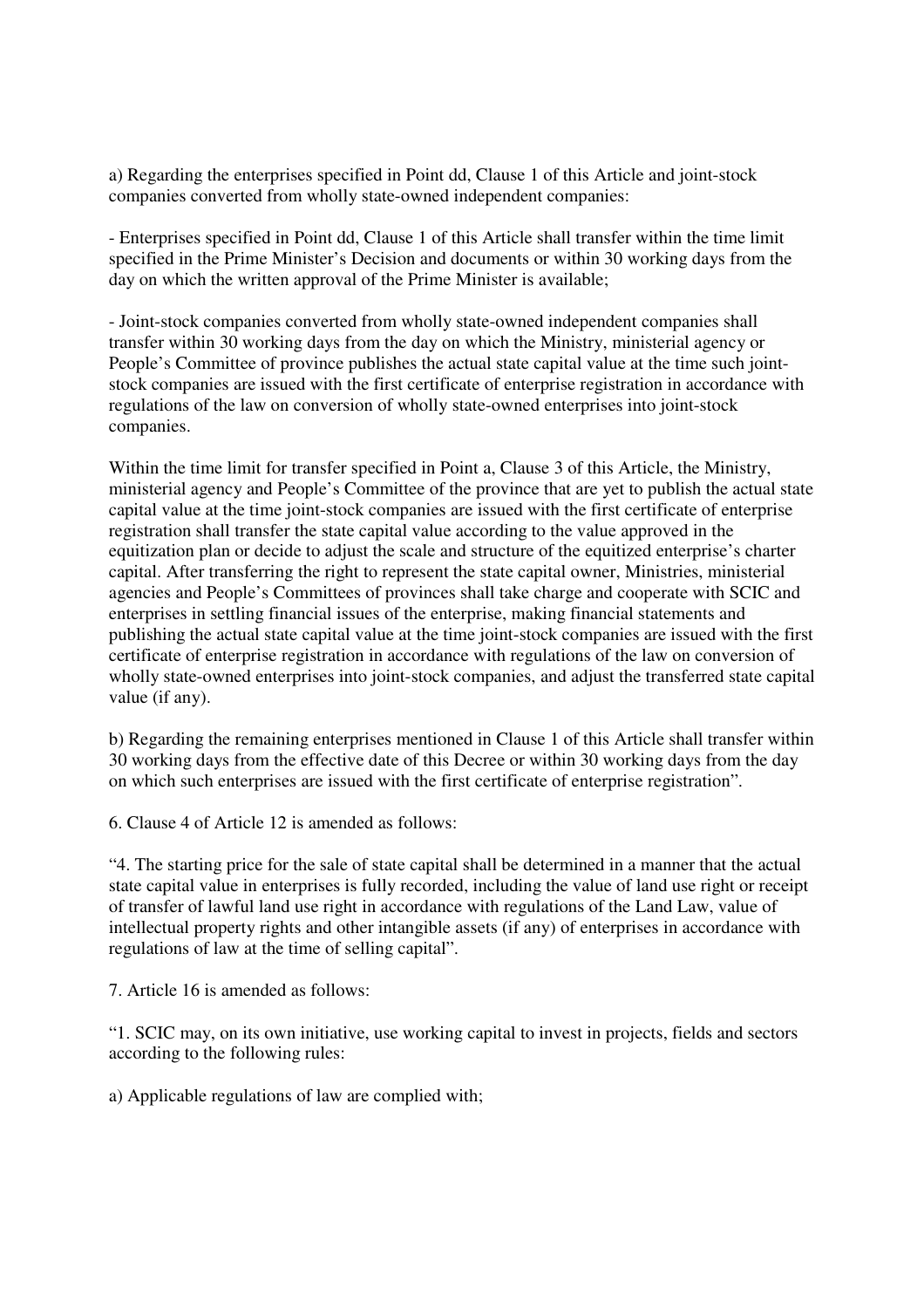b) SCIC's development strategies, planning and plans approved by the competent authority are conformed to;

c) Investment is made in an effective manner;

d) It is required to be within SCIC's financial capacity;

dd) Capital sources of SCIC are ensured when making investment in the fields specified in Clauses 1 and 2, Article 17 of the Government's Decree No. 151/2013/ND-CP dated November 01, 2013 is made.

2. SCIC shall act as a financial investor and raise domestic and foreign investment in important works and infrastructure projects of the State

3. SCIC must not:

a) invest in, contribute capital to, buy shares or wholly acquire another enterprise whose representative is a spouse, birth parent, adoptive parent, birth child, adopted child, brother, sister, brother-in-law, sister-in-law of the President and member of the Member Council, Controller, Director General, Deputy Director General, Chief Accountant of SCIC;

b) contribute capital with subsidiaries to establish joint-stock companies or limited liability companies or execute a business cooperation agreement".

8. Article 18 is amended as follows:

## **"Article 18. The power to decide on investment**

1. The Prime Minister shall decide to issue decisions on guidelines for the projects invested in by SCIC and specified in Clauses 1, 2 and 4, Article 31 of the Law on Investment.

2. The Prime Minister shall decide to issue decisions on the guidelines for outward investment in the projects invested in by SCIC and specified in Clause 2, Article 54 of the Law on Investment.

3. Except for the projects subject to issuance of decisions on guidelines for investment by the Prime Minister according to Clauses 1 and 2 of this Article, the Ministry of Finance shall issue decisions on the guidelines for investment in the projects invested in by SCIC and having investment of over 25% of the equity according to the quarterly financial statement or annual financial statement of SCIC at the time closest to the time of issuance of decisions on guidelines for investment or higher than the investment in a Group B project in accordance with regulations of the Law on Public Investment; approve the guidelines for outward investment within its power in accordance with regulations of the Law on Public Investment.

4. The Member Council shall decide or assign the Director General of a company to decide on each investment project with investment of no more than 25% of the equity according to the quarterly financial report or annual financial report at the time closest to the time of issuance of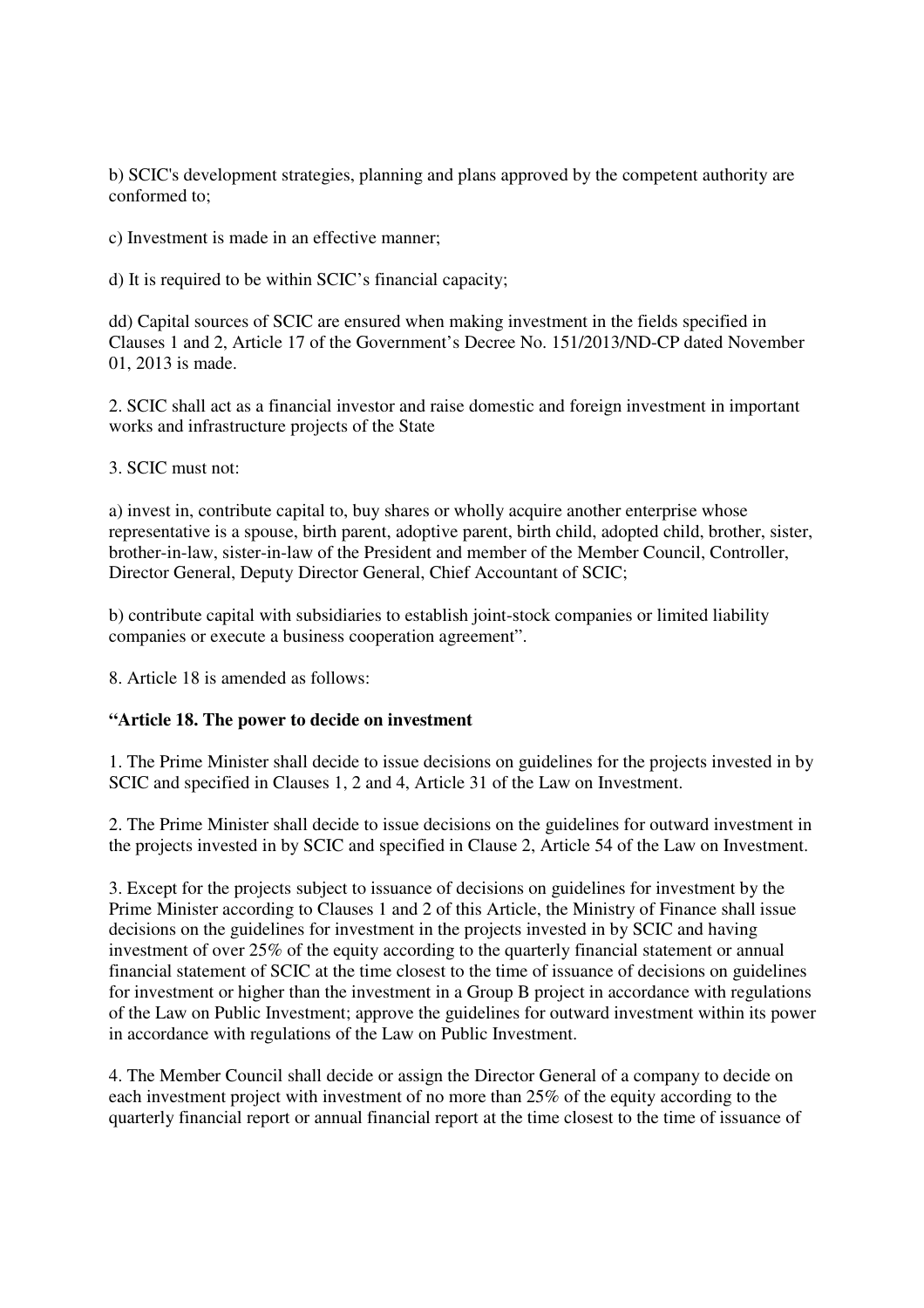decisions on guidelines for investment but not exceeding the investment in a Group B project in accordance with regulations of the Law on Public Investment; decide the projects specified in Clauses 1, 2 and 3 of this Article after the guidelines for investment are approved by the competent authority".

9. Article 20 is amended as follows:

# **"Article 20. Rights and responsibilities of SCIC to the enterprise 100% of charter capital of which is held by SCIC**

Rights and responsibilities of SCIC to the enterprise 100% of charter capital of which is held by SCIC shall be compliant with its charter".

10. Article 22 is amended as follows:

# **"Article 22. Rights and responsibilities of SCIC to the enterprise that is a joint-stock company or multi-member limited liability company owning capital of SCIC**

Rights and responsibilities of SCIC to the enterprise that is a joint-stock company or multimember limited liability company owning capital of SCIC shall be compliant with its charter".

11. Clause 4 of Article 31 is amended as follows:

"4. Provisions made in accordance with regulations of law, among which provisions for impairments of financial investment shall be made as follows:

a) Make provisions for received capital and capital invested by SCIC in companies that are listed or registered on securities market (regardless of short-term or long-term investment). Make provisions according to the par value of shares on the market at the time of making provisions.

b) Make provisions for received capital and capital invested in unlisted companies by SCIC (regardless of short-term or long-term investment), make provisions according to the equity specified in the annual financial statement of the enterprise invested in by SCIC at the time of making provisions. At the time of making provisions, if SCIC is yet to receive the annual financial statement of the enterprise before provisions are made, the annual or quarterly financial statements received at the nearest time shall be used to determine the level of provision".

12. Article 32 is amended as follows:

## **"Article 32. Salary, remuneration and bonus provided for employees and managers of SCIC**

1. Salary, remuneration and bonus shall be provided for employees and managers of SCIC in accordance with regulations of law and in a manner that is suitable for the nature of SCIC. Salary provided for employees shall be ensured during enterprise restructure, sale of state capital and investment under the guidance of the Government.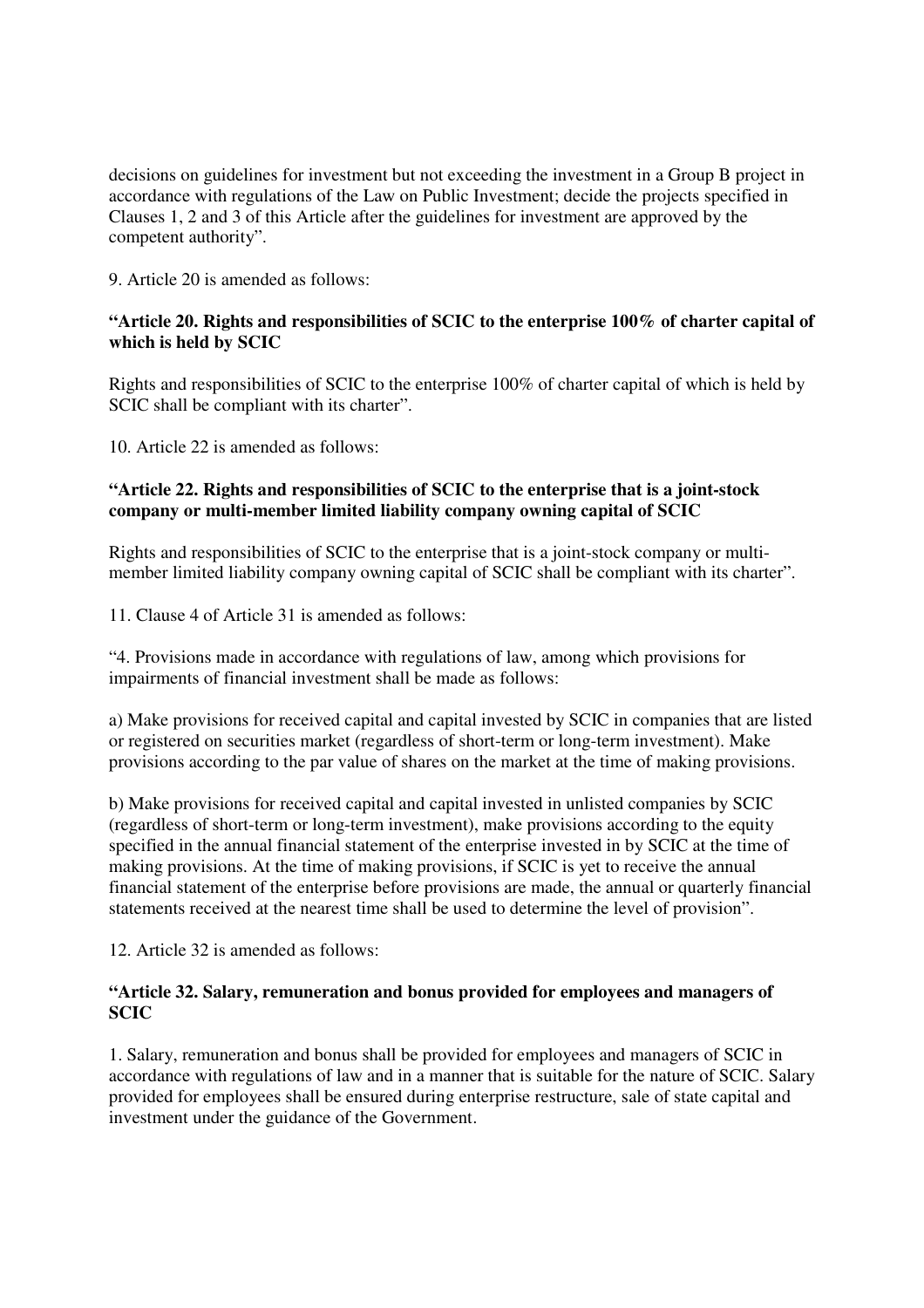2. The Ministry of Labor, War Invalids and Social Affairs shall take charge and cooperate with relevant ministries in providing guidance on salary, remuneration and bonus provided for employees and managers of SCIC in a manner that is suitable for the nature of SCIC."

13. Point c, Clause 1 of Article 34 is amended as follows:

"c) The remaining profit after making the deductions specified in Points a and b, Clause 1, Article 34 of the Government's Decree No. 151/2013/ND-CP dated November 01, 2013 shall be distributed as follows:

- Up to 30% of the profit shall be contributed to the development investment fund of SCIC;

- Part of the profit shall be contributed to the reward and social security fund for employees of SCIC in accordance with regulations of law;

- Part of the profit shall be contributed to the reward fund for enterprise managers and controllers of SCIC in accordance with regulations of law;

- In the event the remaining profit after making contributions to the development investment fund is not enough for making contributions to the reward fund, social security fund and reward fund for enterprise managers and controllers, SCIC may decrease the contribution to the development investment fund and increase contributions to the reward fund, social security fund and reward fund for enterprise managers and controllers to meet the requirements. The decrease shall not exceed the contribution to the development investment fund in the fiscal year;

- Part of the profit shall be contributed to the bonus fund for capital sale achievements, which are equal to 10% of the difference between total proceeds from the sale of received capital in the year and the price re-determined as prescribed in Article 8 of the Government's Decree No.151/2013/ND-CP dated November 01, 2013, sale expenses and corporate income tax, but not exceeding three months' salaries.

- The remaining profits after making contributions to SCIC's fund (investment development fund; bonus fund, social security fund; reward fund for enterprise managers and controllers; bonus fund for capital sale achievements) specified in this Clause shall be transferred to the state budget".

14. Article 37 is amended as follows:

## **"Article 37. Rights and responsibilities of state capital owner to SCIC**

Rights and responsibilities of the Government, Prime Minister, Ministry of Finance and Member Council to SCIC shall be compliant with its charter".

15. Clause 3 of Article 38 is added as follows: